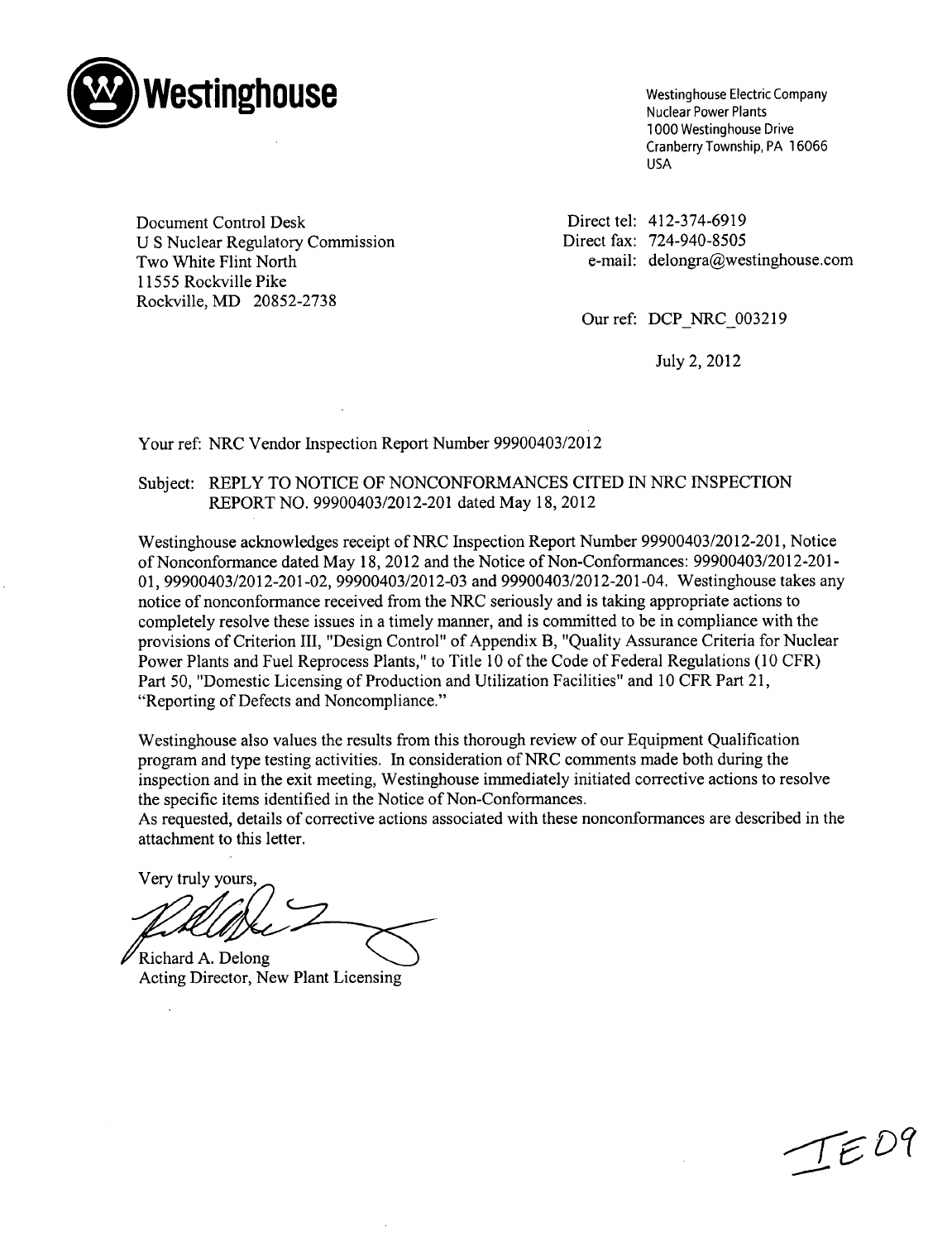July 2, 2012 Page 2 of 2 DCP\_NRC\_003219

J.

 $\overline{\phantom{a}}$ 

 $\mathbb{R}^2$ 

 $\mathcal{L}$ 

| $cc$ : | Richard A. Rasmussen | U.S. NRC   |
|--------|----------------------|------------|
|        | Jeffery Jacobson     | U.S. NRC   |
|        | George Lipscomb      | U.S. NRC   |
|        | <b>Bruce Bavol</b>   | U.S. NRC   |
|        | Laura Goossen        | <b>WEC</b> |
|        | Gary Ament           | <b>WEC</b> |
|        | John Mallory         | <b>WEC</b> |
|        | Thomas Ray           | <b>WEC</b> |
|        | Paul Russ            | <b>WEC</b> |
|        | Stan Ritterbusch     | WEC        |
|        | Melita Osborne       | <b>WEC</b> |
|        | Ronald Wessel        | WEC        |
|        |                      |            |

 $\hat{\mathcal{A}}$ 

 $\sim$ 

 $\sim 10^{11}$ 

 $\hat{\mathcal{A}}$ 

 $\sim 10^{-1}$ 

 $\ddot{\phantom{a}}$ 

 $\bar{z}$ 

 $\hat{\mathcal{A}}$ 

 $\sim 10$ 

 $\bar{\mathcal{A}}$ 

 $\bar{z}$ 

J.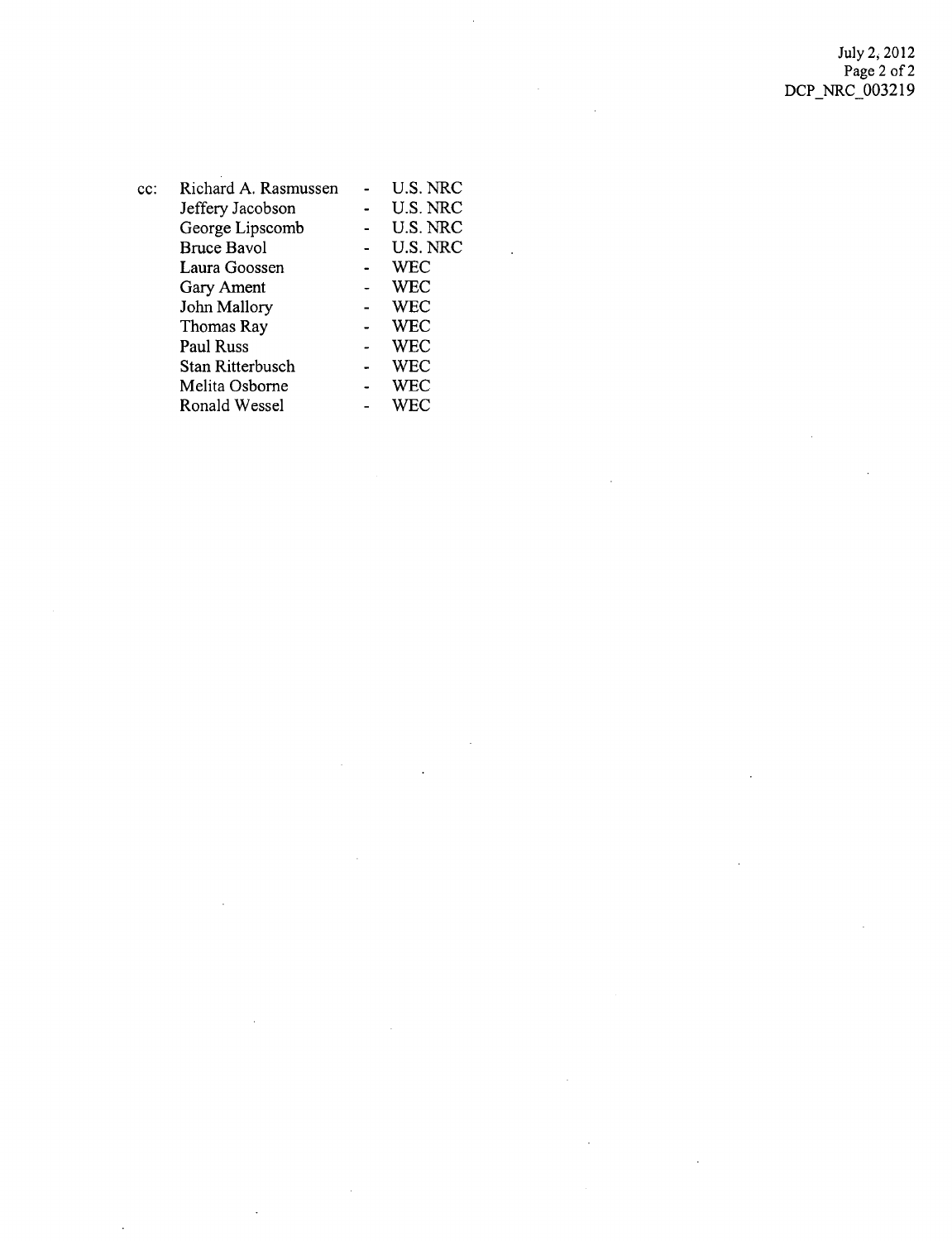## Nonconformance 99900403/2012-201-01

Criterion IV, "Procurement Document Control," of Appendix B, "Quality Assurance Criteria for Nuclear Power Plants and Fuel Reprocessing Plants," to Title **10** of the Code of Federal Regulations **(10** CFR) Part **50,** "Domestic Licensing of Production and Utilization Facilities," states, in part, that "measures shall be established to assure that applicable regulatory requirements, design bases, and other requirements which are necessary to assure adequate quality are suitably included or referenced in the documents for procurement of material, equipment, and services."

WEC **7.5,** "Control of Purchased Items and Services," Revision **3,** Section **6.2.3,** requires that appropriate quality requirements, including applicable qualified suppliers list requirements, be included or specified in procurement packages.

Contrary to the above, as of April **13,** 2012, Westinghouse failed to include required commercial-grade survey-specified quality restrictions in multiple purchase orders (POs) for Washington Laboratory, Ltd. (WLL) testing services as required **by** WEC **7.5.** Specifically, Westinghouse failed to include the purchase requirement that WLL use the quality assurance **(QA)** program audited and approved **by** Westinghouse and notify Westinghouse of any changes to the WLL **QA** program in PO Nos. 4500423116, **4500428675,** and 4500423138.

#### Response:

# *1) The reason for the noncompliance or, if contested, the basis for disputing the Noncompliance:*

*The Westinghouse representative that generated the purchase requisitions, the which are also used to generate the purchase orders inadvertently failed to include the supplier restrictions into the purchase requisition as required by Westinghouse procedure 7.5. The missing restrictions were also missed by the Quality approval of the requisitions.*

#### *2) The corrective steps that have been taken and the results achieved.*

*Westinghouse Supply Chain Management (SCM) reviewed Westinghouse Quality Procedure WEC 7.5 to ensure there is clarity on responsible parties for QA restrictions. Per WEC 7.5 Paragraph 6.1.3, QSL restrictions are the responsibility of the requisitioner, and are required to be approved by Quality (WEC 7.5 Paragraph 6.2.3). It is noted that for the purchase orders referenced above, the related requisitions did have a Quality release (requisition 1000411614 and 1000418192). SCM verified that the Quality requirements in the purchase order were not altered from the Quality requirements listed in the requisition.*

#### *3) The corrective steps that will be taken to avoid noncompliance:*

*A discussion with the applicable Supply Chain Management personnel was held on April 16, 2012 to make them aware of the issue and to request to monitor for additional occurrences, as these may denote a training need for the associated requisitioner.*

### *4) The date when the corrective action will be completed.*

*Action Completed May 18, 2012,*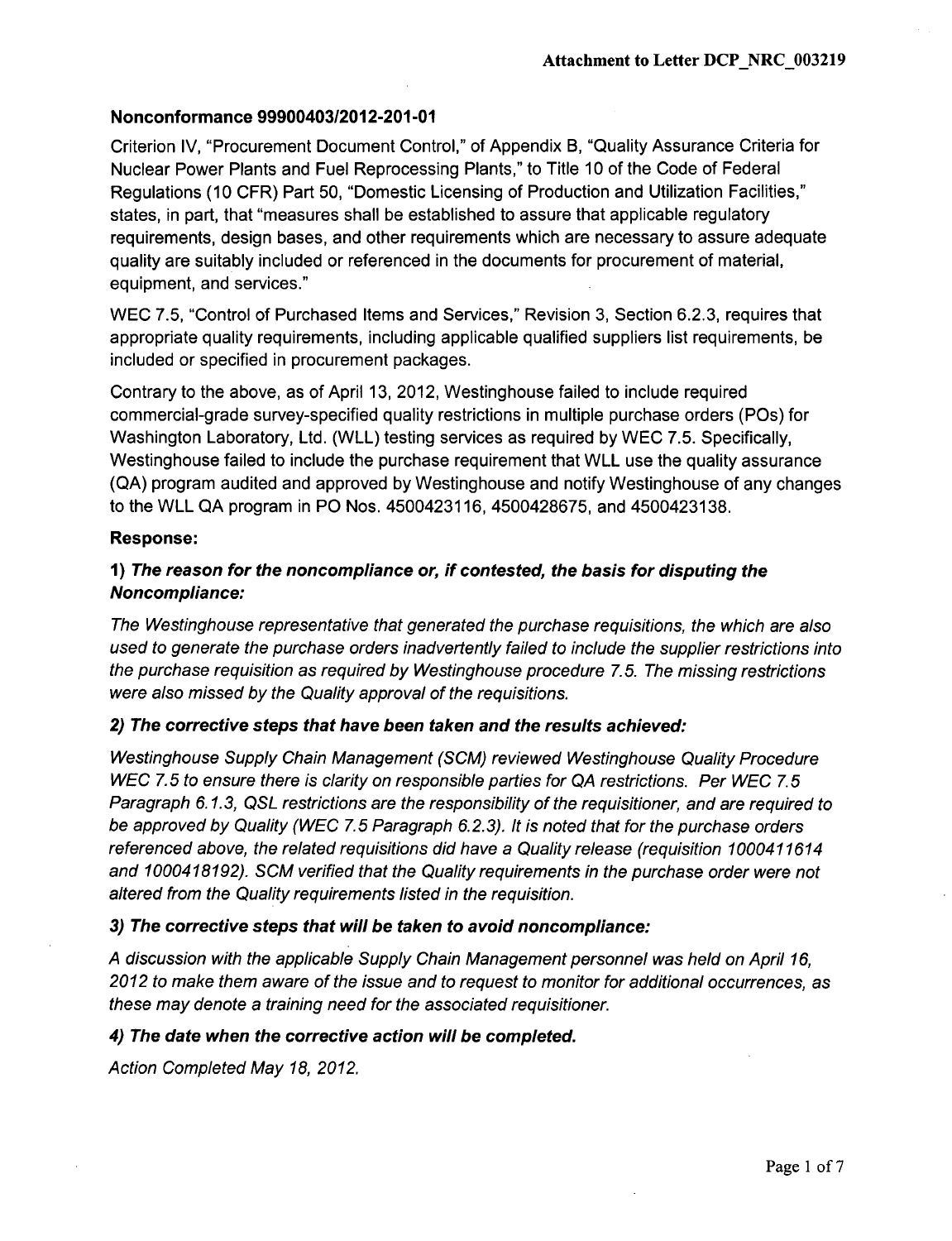## Nonconformance 99900404/2012-201-02

Criterion **III,** "Design Control," of Appendix B to 10 CFR Part 50 states, in part, that:

- Measures shall also be established for the selection and review for suitability of application of materials, parts, equipment, and processes that are essential to the safetyrelated functions of the structures, systems, and components.
- **"** Where a test program is used to verify the adequacy of a specific design feature in lieu of other verifying or checking processes, it shall include suitable qualifications testing of a prototype unit under the most adverse design conditions.
- Design changes, including field changes, shall be subject to design control measures commensurate with those applied to the original design and be approved by the organization that performed the original design, unless the applicant designates another responsible organization.

WEC 7.3, "Commercial Grade Surveys," Revision 1, Section 7.1.2.1, states, "for each critical characteristic identified, team members shall evaluate the supplier's controls through observation of work activities, review of acceptance criteria, interviews of supplier personnel, verification that procedures and instructions are in place that define the controls."

Section 7.2 also states, "A commercial grade survey shall be performed by quality personnel, supplemented by Engineering, Supply Management and/or other participants as necessary to conduct an effective evaluation."

Additionally, Section 7.4 states, "Commercial Grade Surveys shall be conducted at least triennially, and the supplier's performance shall be evaluated annually, in accordance with WEC 7.1."

Westinghouse Commercial Dedication Instruction (CDI)-3865, "Commercial Grade Dedication," Revision 1, Section E.2, specifies acceptance criteria for critical characteristic "Personal Qualification," which states, in part, "test lab personnel training to perform EMC [electromagnetic compatibility] testing to applicable military standards (MIL) and commercial standards shall be documented periodically. Test lab personnel training to use calibrated test equipment shall be documented periodically." Additionally, the acceptance criteria for critical characteristic "Performance Test" states, in part, "WLL test procedures are compliant with applicable and military standards for setup and testing [International Electrotechnical Commission] **IEC** 61000- -2." Furthermore, the acceptance criteria for critical characteristic "Quality System" states, in part, "WLL ACLASS certificate for electrical testing will be evaluated as a recurring activity."

Contrary to the above, as of April 13, 2012:

- Westinghouse failed to conduct an effective technical evaluation of commercial grade survey WES2011-121, Revision 1. Specifically, Westinghouse did not designate a technical specialist to evaluate technical issues that affect critical characteristics. As a result, two examples were identified in which verification of critical characteristics was deficient according to acceptance criteria designated in CDI-3865. Specifically:
	- o Westinghouse failed to properly verify the critical characteristic "Performance Test" by not ensuring that WLL test procedures were compliant with applicable military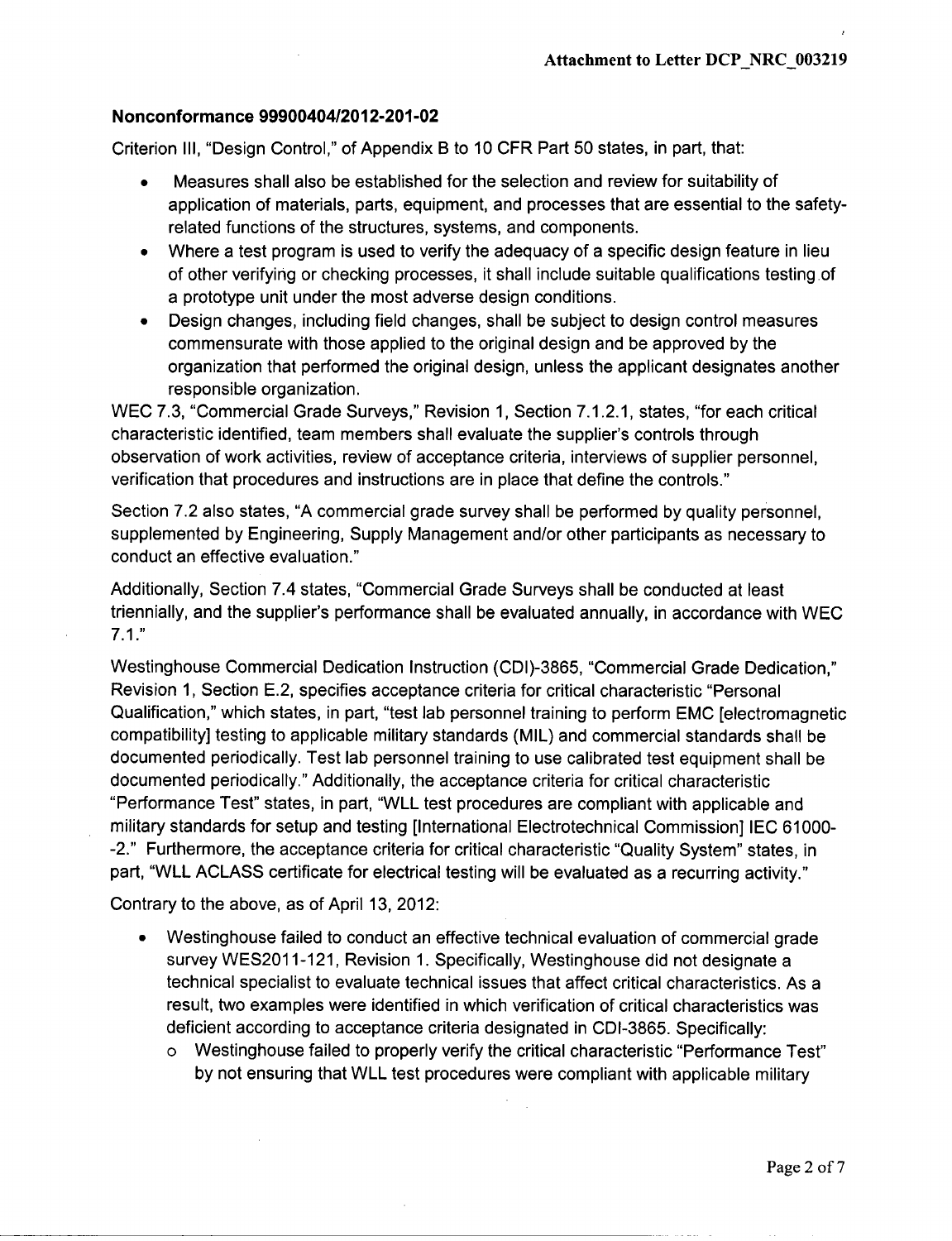standards. Specifically, WLL procedure ETP01398 was not in compliance with standards.

- o Westinghouse failed to properly verify critical characteristic "Test Report" through special inspection. Specifically, EMC Test Report #WILL 12274-01 was found to be missing design data requirements specified in EMC standard **IEC** 61000-4-3, including operating conditions of equipment under test (EUT), rate of sweep of frequency, dwell time, and frequency steps.
- Westinghouse failed to provide adequate documentation for periodic evaluation of WLL's ACLASS certificate for electrical testing.
- Westinghouse failed to properly verify critical characteristic "Personal Qualification" through. commercial-grade survey WES-2011-121, which ensured that implementation of required training of personnel at WLL was acceptable.
- Specifically, WLL personnel performing tests onsite were not adequately qualified and trained under applicable testing procedures.

## Response:

## **1)** *The reason for the noncompliance or, if contested, the basis for disputing the Noncompliance:*

*The three (3) restrictions from Commercial Grade Survey Report WES-2011-121 were entered into the Westinghouse Qualified Suppliers List (QSL) following the completion of the survey.*

*This QSL is the source of restrictions to be included in procurement documents.*

*During the course of a later revision to the QSL data for this supplier a human error was made that caused one of the three restrictions to be replaced with a new restriction, rather than simply adding the new restriction.*

## 2) *The corrective steps that have been taken and the results achieved:*

*The QSL has been corrected to include all restrictions applicable to this supplier.*

## *3) The corrective steps that will be taken to avoid noncompliance:*

*Personnel responsible for QSL data entry and maintenance have been advised of this occurrence and made aware of the potential for such human errors.*

## *4) The date when the corrective action will be completed.*

*Action Completed June 25, 2012.*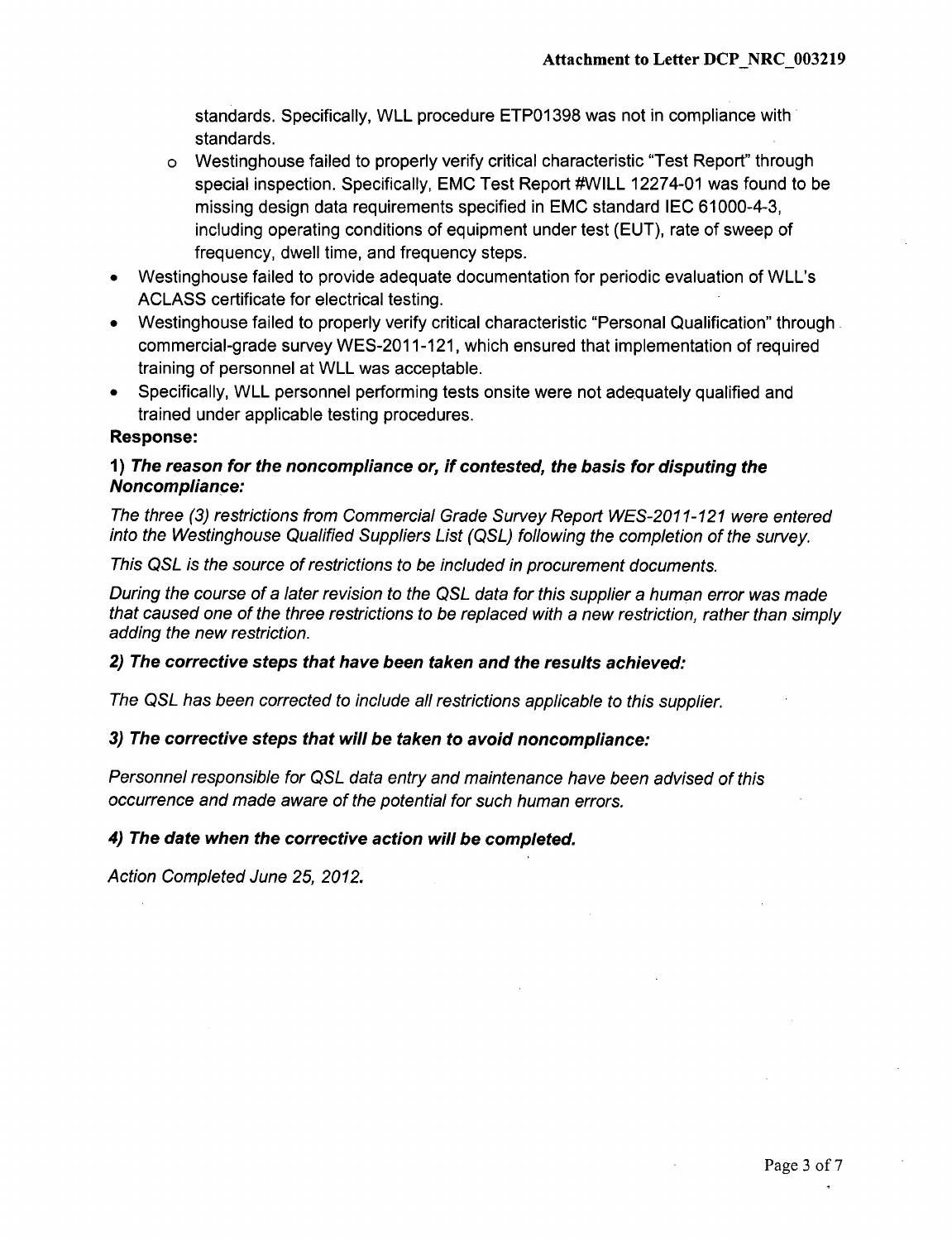#### Nonconformance **99900403/2012-201-03**

**AP1000** Design Control Document, Tier 2, Revision 19, has a commitment to conform to Regulatory Guide (RG) 1.180, "Guidelines for Evaluating Electromagnetic and Radio-Frequency Interference in Safety-Related Instrumentation and Control [I&C] Systems," Revision 1, issued October 2003. RG 1.180 states, in part, that "Criterion Ill, 'Design Control,' Criterion XI, 'Test Control,' and Criterion XVII, 'Quality Assurance Records,' of Appendix B, 'Quality Assurance Criteria for Nuclear Power Plants and Fuel Reprocessing Plants,' to 10 CFR Part 50 establish practices to confirm that a design fulfills its technical requirements."

In addition, RG 1.180 states, in part, "The practices endorsed in this regulatory guide apply to both safety-related **I&C** systems and non-safety-related I&C systems whose failures can affect safety functions." Criterion XI, "Test Control," states, in part, "Test results shall be documented and evaluated to assure that test requirements have been satisfied."

Contrary to the above, as of April 13, 2012, Westinghouse failed to document and evaluate a test anomaly to ensure that the design test configuration requirements were being met for the diverse actuation system. Specifically, Westinghouse failed to record in the test log that the test configuration was modified to satisfy the testing acceptance criteria. Additionally, there was no documented evidence detailing how the test configuration was modified and evaluated to ensure that the original design requirements were still being met.

#### Response:

## **1)** *The reason for the noncompliance or, if contested, the basis for disputing the Noncompliance:*

*The design engineer responsible for the design engineering test log and test datasheets did not adequately document a design test anomaly during the Cabinet Hardware Test - (CHT) to support DAS qualification. The test log did not provide enough detail to adequately disposition a value other than 0 VDC for Step 9,2,23,1. In addition, the measured values recorded in the test log and test datasheets do not match for this step.*

#### 2) *The corrective steps that have been taken and the results achieved:*

*An analytically determined expected 0 voltage range cannot be easily determined, due to the complexity of determining parasitic capacitance levels. However, the procedure does verify that loads turn off and on as expected by changing the applicable breaker position.*

*Therefore, the breaker function is verified successfully.*

*Better acceptance criteria should have been defined by performing better procedure Dryrunning. Seeing that the steady state voltages across the DC loads, with the circuit breakers open, are very small (< 0.2 VDC),* + *or* - **I** *VDC could have been arbitrarily chosen as acceptance criteria, since it is known that this voltage would not be sufficient to energize any DAS DC loads.*

*The datasheets have been corrected and the corrected test log will be included in the test report.*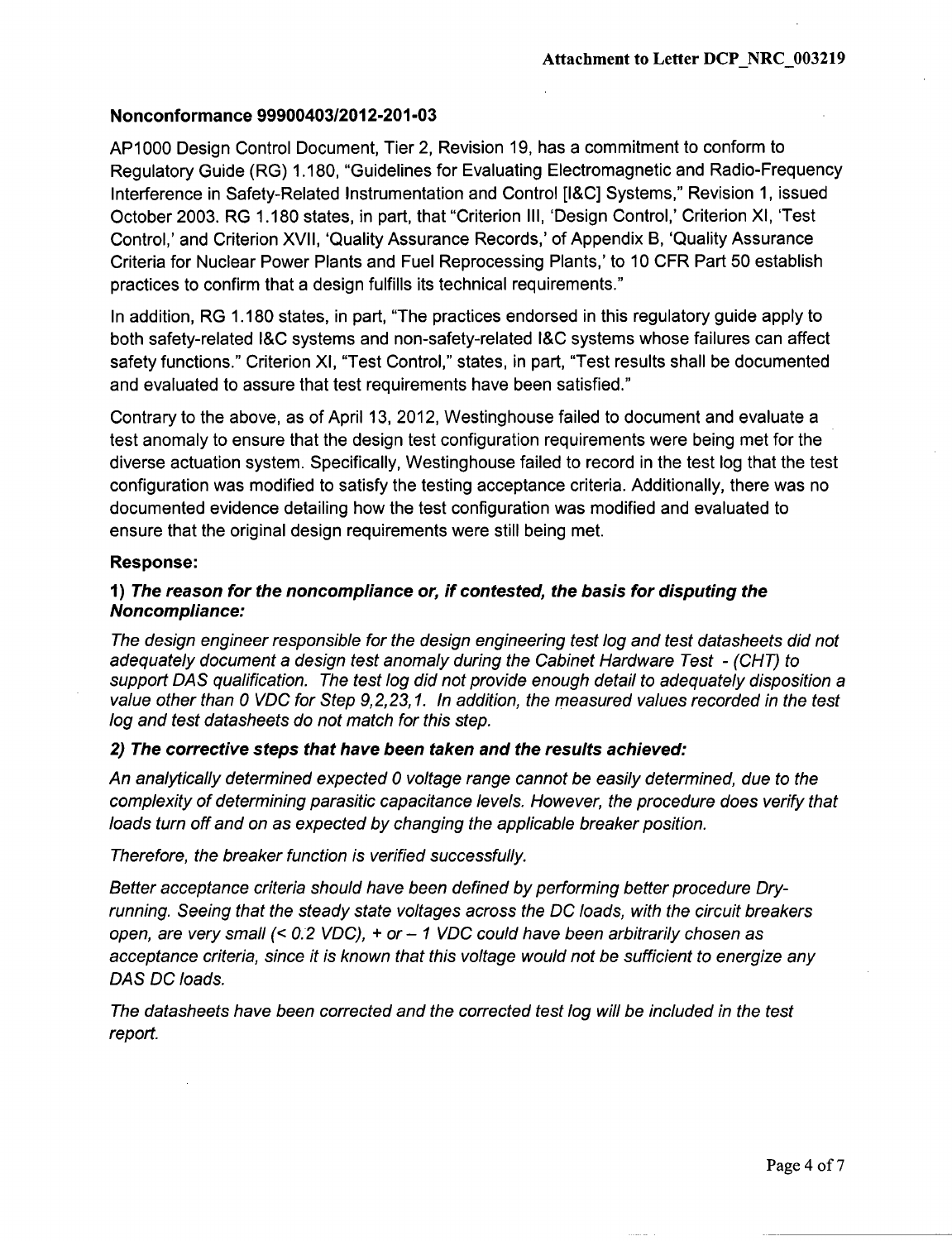## *3) The corrective steps that will be taken to avoid noncompliance:*

*The Westinghouse manager met with the responsible employee to stress the importance of verbatim procedural compliance and proper disposition of all anomalies. The employee also performed retraining on the applicable Westinghouse Level 3 quality procedure.*

# *4) The date when the corrective action will be completed.*

*Action completed May 11, 2012.*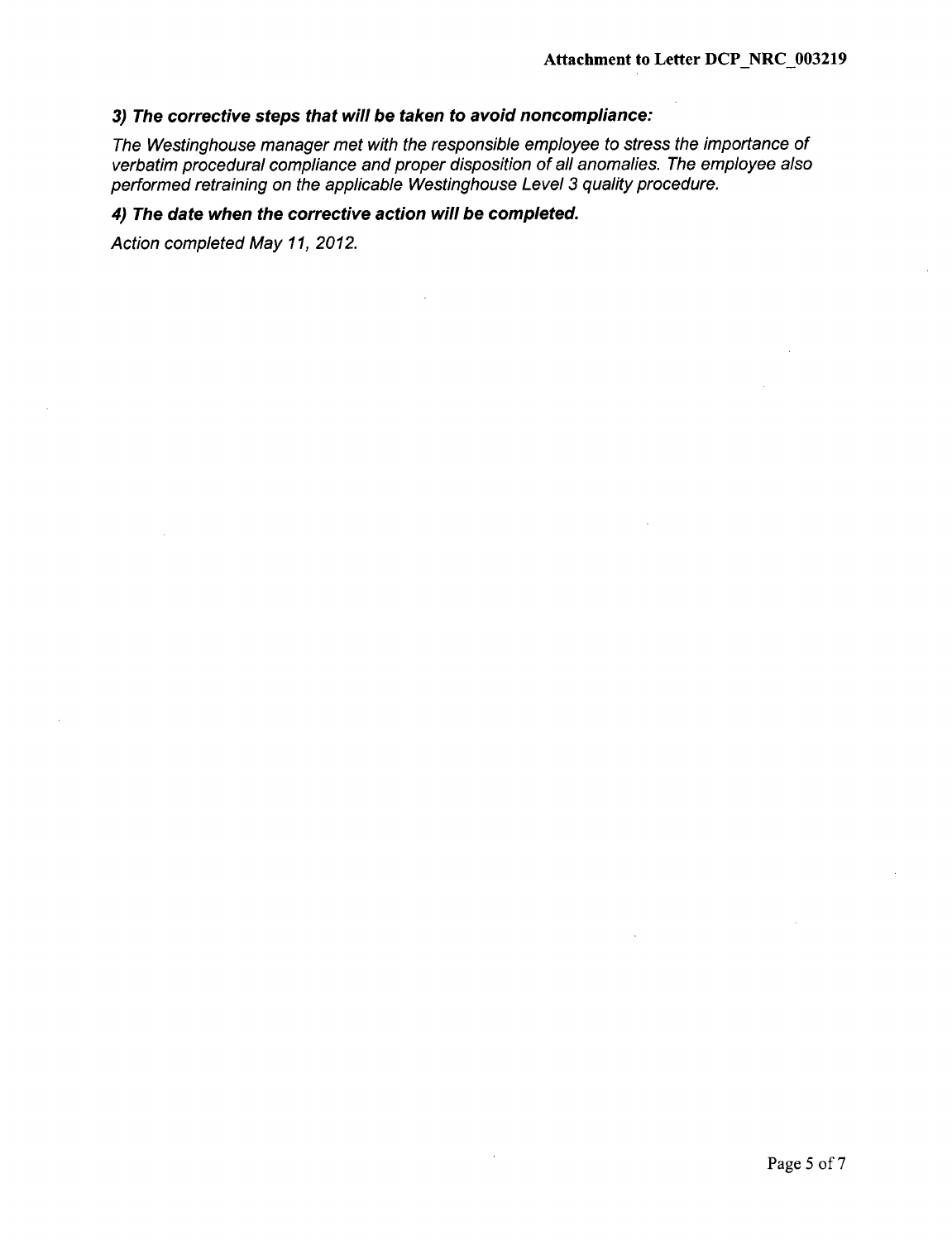## Nonconformance 99900404/2012-201-04

AP1 000 Design Control Document, Tier 2, Revision 19, has a commitment to conform to RG 1.180, "Guidelines for Evaluating Electromagnetic and Radio-Frequency Interference in Safety-Related Instrumentation and Control Systems," Revision 1, issued October 2003.

RG 1.180 states in part that, "Criterion Ill, 'Design Control,' Criterion XI, 'Test Control, and Criterion XVII, 'Quality Assurance Records,' of Appendix B, 'Quality Assurance Criteria for Nuclear Power Plants and Fuel Reprocessing Plants,' to 10 CFR Part 50 establish practices to confirm that a design fulfills its technical requirements." In addition, RG 1.180 states, in part, "The practices endorsed in this regulatory guide apply to both safety-related **I&C** systems and non-safety-related **I&C** systems whose failures can affect safety functions."

Criterion XI, "Test Control," states, in part, "A test program shall be established to assure that all testing required to demonstrate that structures, systems and components will perform satisfactorily in service is identified and performed in accordance with written test procedures which incorporate the requirements and acceptance limits contained in applicable design documents."

Contrary to the above, as of April 13, 2012, Westinghouse failed to ensure that the requirements of RG 1.180 were met during testing. Specifically, Westinghouse failed to: perform a separate analysis of the sensitive frequencies, document and ensure that the EUT was tested within its operating and climate conditions, and ensure that the cabling requirements specified for calibration were captured in the calibration procedure as required by International Electrotechnical Commission (IEC) 61000-4-3 as referenced in RG 1.180.

## Response:

# **1)** *The reason for the noncompliance or, if contested, the basis for disputing the Noncompliance:*

*Frequencies: Testing was still in progress at the time of the inspection and the relevant frequencies had not yet been evaluated.*

*Operating and Climate Conditions: Temperature and humidity information is typically included in design documentation rather than in qualification test procedures.*

*Cablinq for Calibration vs. Testing (4-3): The test report developed by Washington Labs, LLC inadvertently left out the cables that were used in the uniform field calibration.*

## *2) The corrective steps that have been taken and the results achieved:*

*Frequencies: The DAS design has been reviewed to determine if any sensitive frequencies are present in the design. This review determined that the following are the frequencies of interest in the DAS design: 12 MHz, 2.4 MHz, and 80 kHz.*

*Note that the frequency range required for IEC 61000-4-3 to satisfy RG 1.180 is 26 MHz to* **I** *GHz. Since all of the frequencies in the DAS design are below the IEC 61000-4-3 frequency range, there is no need to perform any further analysis to satisfy IEC 61000-4-3 requirements.*

*Operating and Climate Conditions: The temperature and humidity environmental conditions of the test area were recorded during testing of the DAS in accordance with IEC 61000-4-3. The*